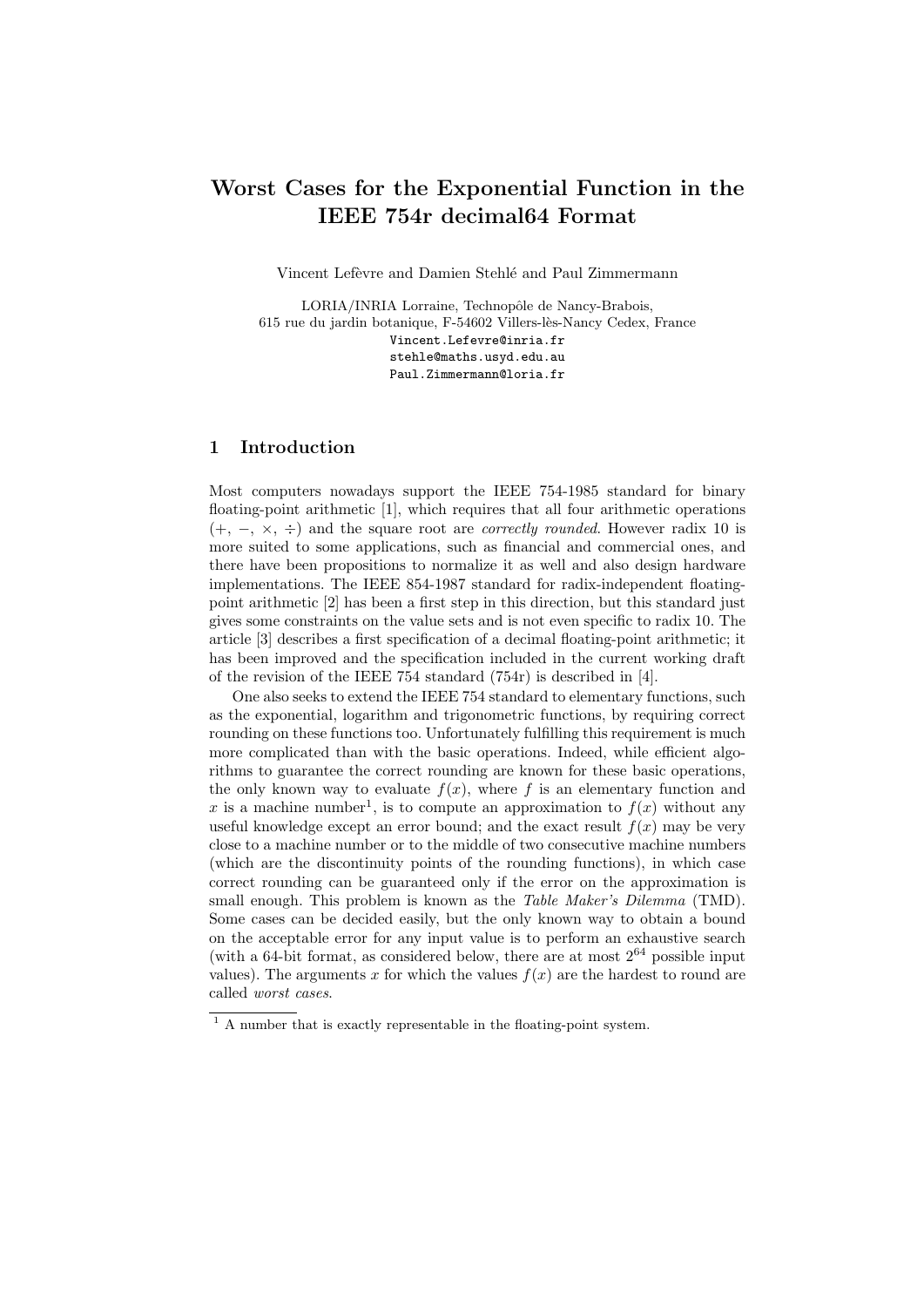Systematic work on the TMD in radix 2 was first done by Lefevre and Muller [5], who published worst cases for many elementary functions in double precision, over the full IEEE 754 range for some functions. And correct rounding requirements for some functions in some domains have been added to the 754r working draft. The present authors improved algorithms to deal with higher precisions [6], and in the present paper, the practical feasibility of the method for decimal formats is demonstrated. Indeed the worst cases depend on the representation (radix and precision) and the mathematical function.

Section 2 describes the decimal formats, how worst cases are expressed and briefly recalls the algorithms (in the decimal context) to search for these worst cases. Section 3 gives the example of the exponential function in the 64-bit decimal format.

## 2 The Table Maker's Dilemma in Decimal

In this section, the decimal formats are described in Section 2.1, then the general form of worst cases is given, along with a few illustrating examples (Section 2.2). Finally, the algorithms to search for these worst cases are briefly recalled and applied to radix 10 (Section 2.3).

#### 2.1 The Decimal Formats

As specified by the IEEE 854 standard [2], a non-special decimal floating-point number  $x$  in precision  $n$  has the form:

$$
x = (-1)^s 10^E d_0 d_1 d_2 \dots d_{n-1}
$$

where  $s \in \{0, 1\}$ , the exponent E is an integer between two given integers  $E_{\min}$ and  $E_{\text{max}}$ , and the mantissa  $d_0.d_1d_2 \ldots d_{n-1}$  is a fixed-point number written in radix 10; i.e., for i between 0 and  $n-1$ , one has:  $0 \le d_i \le 9$ .

As  $d_0$  may be equal to 0, some numbers have several representations and the standard does not distinguish them. Without changing the value set, one can require that if  $E \neq E_{\min}$ , then  $d_0 \neq 0$ , and this will be done in the following for the sake of simplicity. A number such that  $d_0 \neq 0$  is called a normal number, and a number such that  $d_0 = 0$  (in which case  $E = E_{\text{min}}$ ) is called a *subnormal* number. In this way, the representation of a floating-point number is uniquely defined.

Below ulp(x) denotes the weight of the digit  $d_{n-1}$  in this unique representation; i.e.,  $\text{ulp}(x) = 10^{E-n+1}$ .

The document [4], based on the IEEE 854 standard, defines three decimal formats, whose parameters are given in Table 1: decimal32, decimal64 and decimal128, with an encoding on 32, 64 and 128 bits respectively. This specification has been included in the 754r working draft.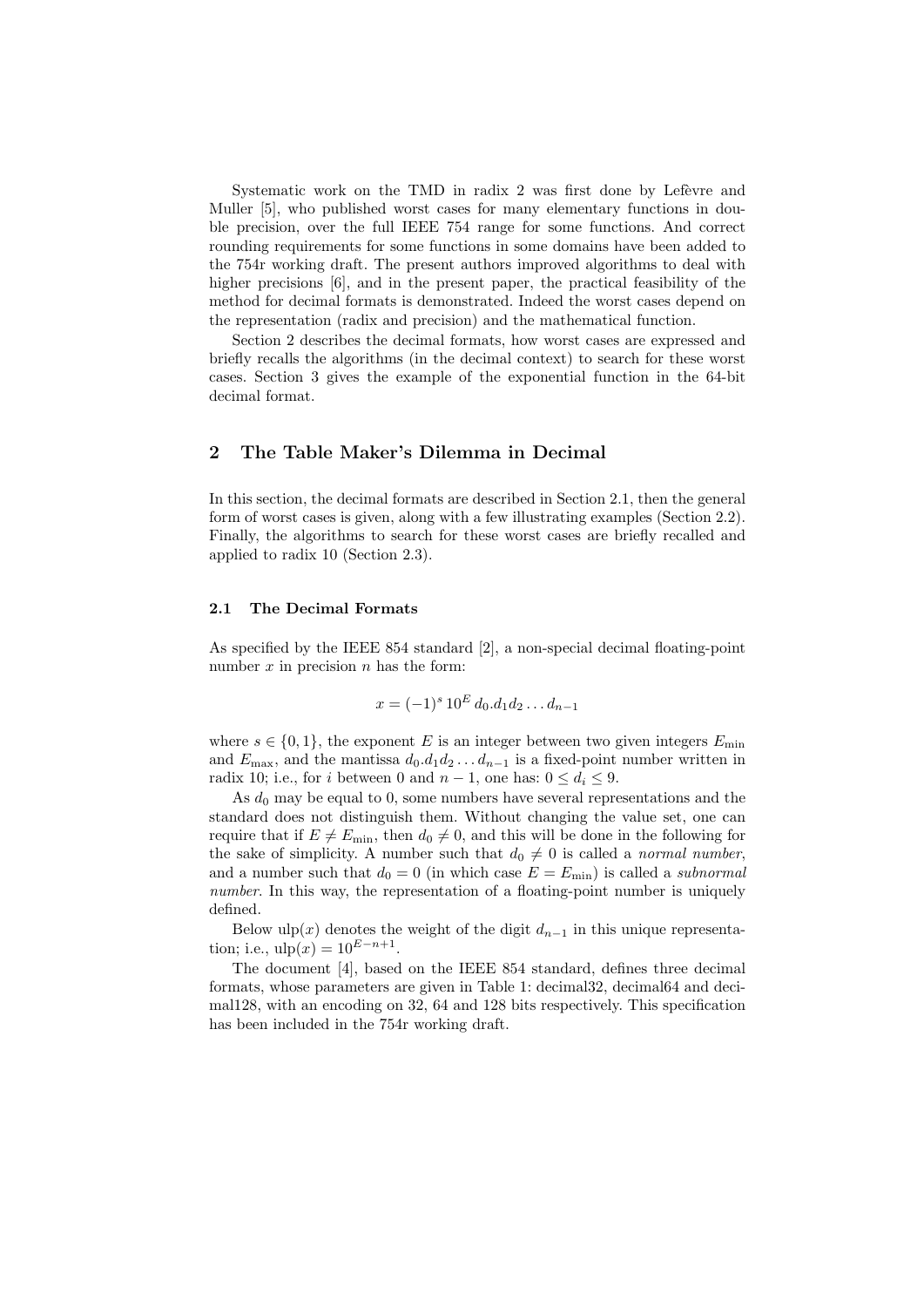Table 1. The parameters of the three 754r decimal formats.

| Format                 | decimal32 |        | decimal64   decimal128 |
|------------------------|-----------|--------|------------------------|
| Precision $n$ (digits) |           | 16     | 34                     |
| $E_{\rm min}$          | $-95$     | $-383$ | $-6143$                |
| $E_{\rm max}$          | 96        | 384    | 6144                   |

### 2.2 The Bad and Worst Cases

Given a floating-point format, let us call a *breakpoint* a value where the rounding changes in one of the rounding modes, i.e., the discontinuity points of the rounding functions. A breakpoint is either a machine number (for the directed rounding modes) or the middle of two consecutive machine numbers (for the rounding-to-nearest mode).

For a given function f and a "small" positive number  $\varepsilon$ , a machine number x is a *bad case* when the distance between the exact value of  $f(x)$  and the nearest breakpoint(s) is less than  $\varepsilon \cdot \text{ulp}(f(x))$ . For instance, if f is the exponential function in the decimal 64 format ( $n = 16$  digits), then the machine numbers 0.5091077534282133 and 0.7906867968553504 are bad cases for  $\varepsilon \ge 10^{-16}$ , since for these values,  $\exp(x)$  is close enough to the middle of two consecutive machine numbers:

 $\exp(0.5091077534282133) = 1.663806007261509500000000000000049...$  ${16}$  digits 16 digits

and

$$
\exp(0.7906867968553504) = \underbrace{2.204910231771509}_{16 \text{ digits}}\underbrace{4999999999999999}{16 \text{ digits}}
$$
16...

i.e., rounding  $\exp(x)$  in the rounding-to-nearest mode requires to evaluate  $\exp(x)$ in a precision significantly higher than the target precision. Similarly, with the following bad cases,  $\exp(x)$  is very close to a machine number, so that rounding it in directed rounding modes also requires to evaluate it in a precision significantly higher than the target precision:

$$
\exp(0.001548443067391468) = \underbrace{1.001549642524374}_{16 \text{ digits}}\underbrace{9999999999999999}{16 \text{ digits}}
$$

and

$$
\exp(0.2953379504777270) = \underbrace{1.343580345589067}_{16 \text{ digits}}\underbrace{0000000000000000}{16 \text{ digits}}
$$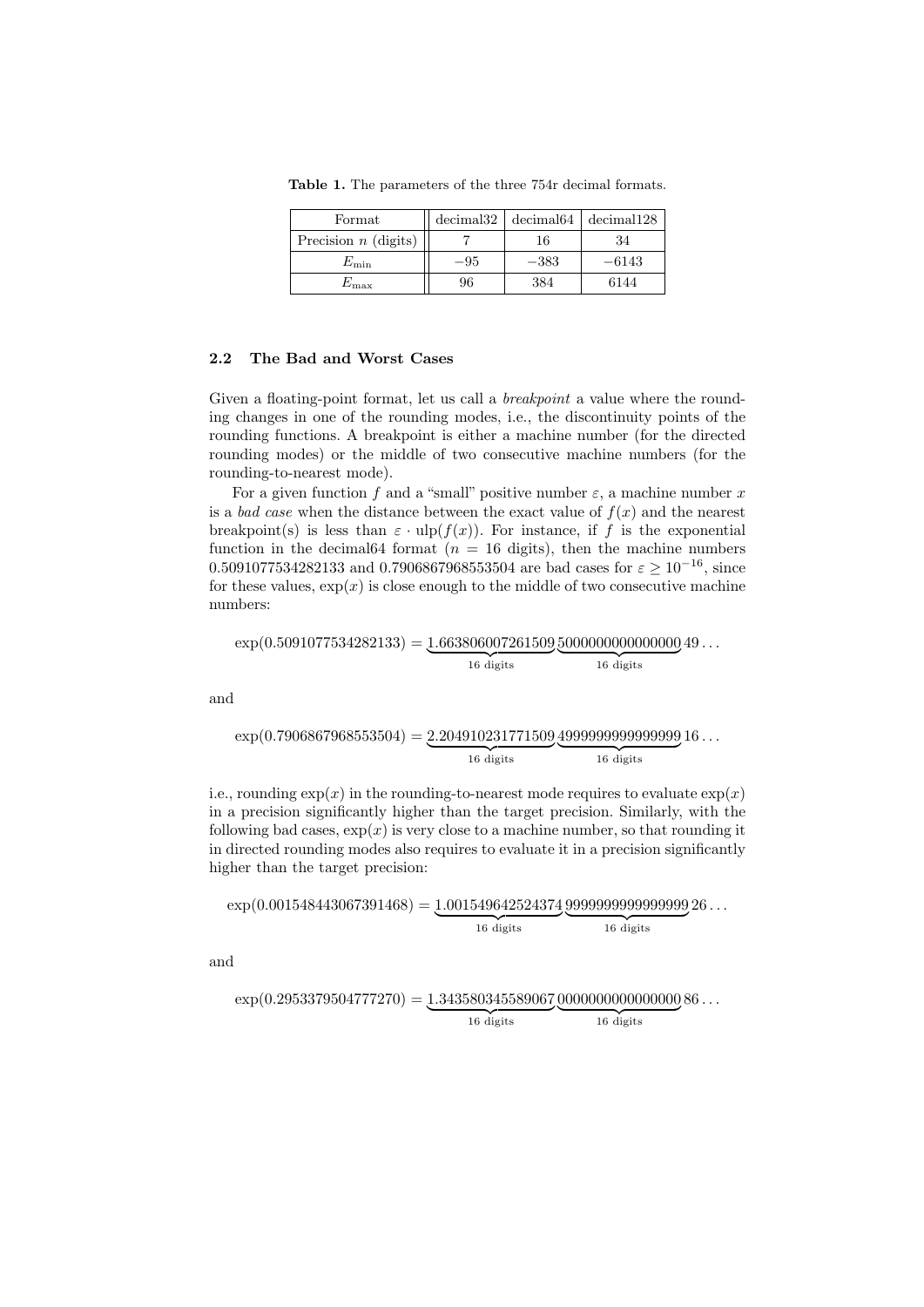#### 2.3 Searching for Bad and Worst Cases

Searching for bad cases in decimal is very similar to the search in binary. First the domain of the tested function is selected: arguments that give an underflow or an overflow are not tested, and some other arguments do not need to be tested either when a simple reasoning can be carried out (see Section 3.1 as an example). And like in binary [7–9], probabilistic hypotheses allow us to guess that the smallest distance amongst all the arguments to be tested is of the order of  $10^{-n}$  ulp (divided by the number of exponents E), so that we are interested in  $\varepsilon \sim 10^{-n}$  to get only a few bad cases<sup>2</sup>; i.e., we are interested in bad cases with about at least *n* identical digits  $0$  or  $9$  (possibly except the first one, which may be respectively 5 or 4) after the *n*-digit mantissa.

In the decimal32 format, the number of arguments to be tested is small enough for a naive algorithm to be sufficient: for each argument  $x$ , one computes  $f(x)$  in a higher precision to eliminate the values x for which the distance between  $f(x)$  and the nearest breakpoint(s) is larger than  $\varepsilon \cdot$ ulp( $f(x)$ ). Of course, a faster algorithm, as those needed for higher precisions (see below), can be used. Anyway, since finding bad cases is rather easy for the decimal32 format, this paper will not focus on this format; the reader may find some results for the exponential function at http://www.loria.fr/~ zimmerma/wc/decimal32.html.

In the decimal64 format, the number of the remaining arguments after reducing the domain is still very large (say, between  $10^{17}$  and  $7 \times 10^{18}$ , depending on the function), and a naive algorithm would require several centuries of computations. Like in the binary double precision, one needs specific algorithms, and since the decimal arithmetic has the same important properties as the binary one (the machine numbers are in arithmetic progression except at exponent changes, the breakpoints have a similar form. . . ), the same methods can be applied.

In radix 2, bad cases for precision  $n$  and any rounding mode are the same as bad cases for precision  $n+1$  and directed rounding modes<sup>3</sup>, so that the problem was restricted to directed rounding modes in [6]. This property is no longer true in radix 10, but the breakpoints are still in an arithmetic progression (except when the exponent changes, just like in radix  $(2)$ , which is the only important property used by our algorithms. Indeed in each domain where the exponent of  $f(x)$  does not change, one needs to search for the solutions of:

$$
|f(x) \bmod u/2| < \varepsilon u
$$

where  $u = \text{ulp}(f(x))$ , which is a constant in the considered domain.

<sup>&</sup>lt;sup>2</sup> This may not be true in some domains, for instance when the function can be approximated accurately by a simple degree-2 polynomial, such as  $\exp(x) \simeq 1 + x + x^2/2$ for  $x$  sufficiently close to 0; in this case, one can get bad cases which are much closer to breakpoints than what can be estimated with the probabilistic hypotheses. This is not a problem in practice: A simple reasoning may be sufficient instead of an exhaustive search in this domain, or the search can be done anyway, possibly with different parameters.

 $3$  Said otherwise, in radix 2, the breakpoints for precision  $n$  and all rounding modes are the machine numbers in precision  $n + 1$ .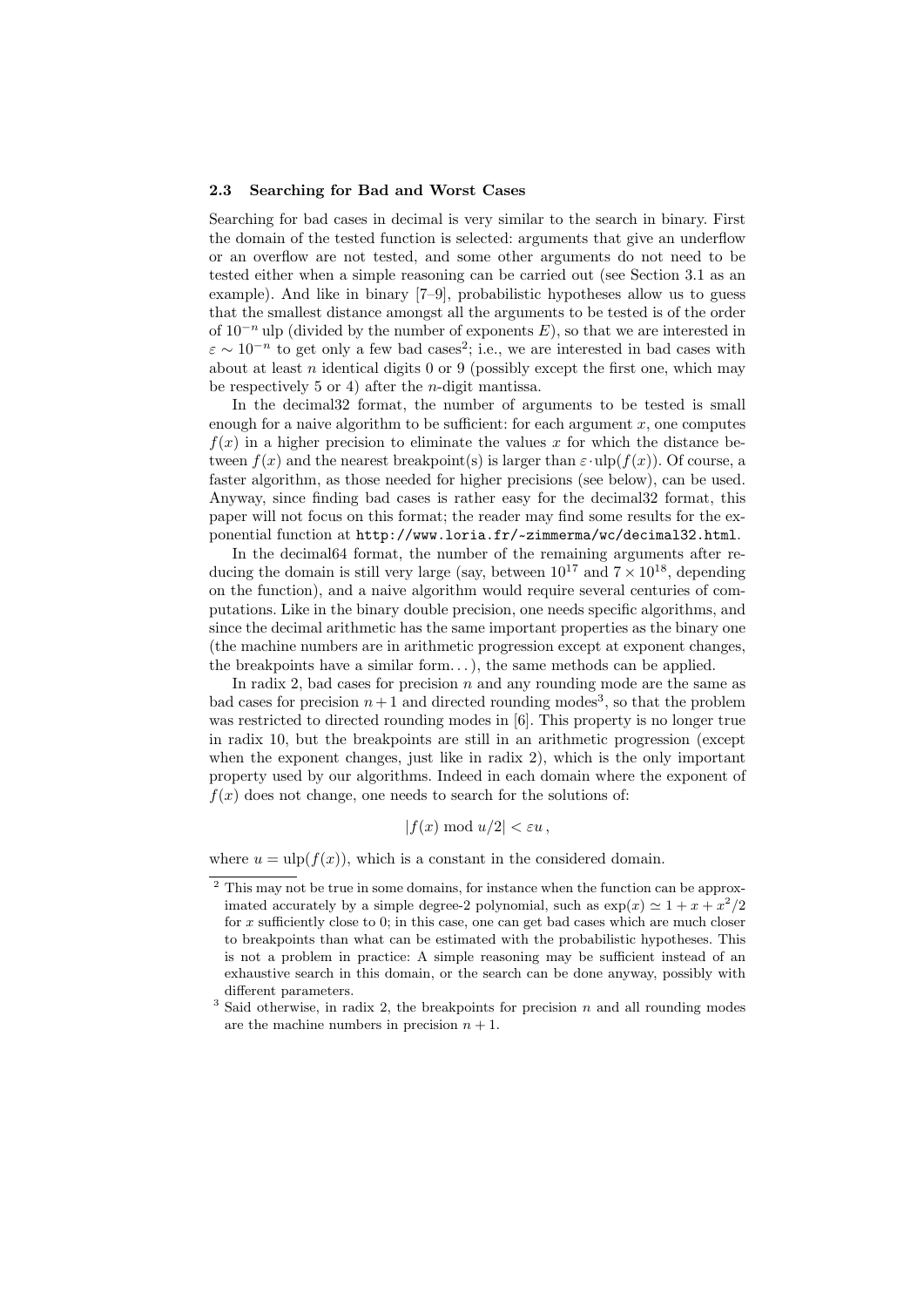To solve this problem, one splits the domain into subintervals, and in each subinterval, one approximates the function  $f$  by a polynomial  $P$  of small degree and scales/translates the input and output values to reduce the problem to the following (as in the binary case [6]):

Real Small Value Problem (Real SValP). Given positive integers M and T, and a polynomial P with real coefficients, find all integers  $|t| < T$  such that:

$$
|P(t) \bmod 1| < \frac{1}{M} \,. \tag{1}
$$

The coefficients of the polynomial are computed using the MPFR library [10] in order to obtain guaranteed error bounds.

Then several fast algorithms can be used to solve the Real SValP. Lefevre's algorithm needs degree-1 polynomial approximations; as these approximations are valid on very small intervals, one also needs a way to determine these approximations very quickly [11]. The Stehlé-Lefèvre-Zimmermann (SLZ) algorithm allows to have polynomials of higher degrees and has a smaller asymptotic complexity [6], but with a high constant factor. It is based on Coppersmith's technique, which uses the LLL algorithm for lattice reduction.

In order to make the implementation of the SLZ algorithm as efficient as possible, it is crucial to use an efficient LLL code. For instance, one should avoid using the text-book LLL algorithm making use of a rational arithmetic. In the implementation of the SLZ algorithm, it is better to use variants of the LLL algorithm relying on floating-point arithmetic rather than rational arithmetic.

In his PhD thesis [12], Stehlé describes three floating-point variants of LLL, respectively called "fast", "heuristic" and "proved". The corresponding codes are available at http://www.loria.fr/~ stehle/. The proved variant implements the algorithm described in  $[13]$ , whereas the other two can fail<sup>4</sup> but are usually more efficient.

Remark 1. The above methods may no longer work well for the lowest subnormals, due to the loss of precision for these numbers. For instance, a low-degree polynomial approximation may be valid on an interval that contains only very few machine numbers. Nevertheless these few values may be tested separately with a naive algorithm, if need be.

# 3 The Application to the Exponential Function

An application is now presented: the correct rounding of the exponential function, denoted exp, in the decimal64 format. This is just an example: a similar work can be carried out for other functions. After a simple analysis of the function (Section 3.1), we consider the search for bad cases (Section 3.2).

<sup>&</sup>lt;sup>4</sup> In practice, when they fail, they loop forever; they may also return a badly-reduced basis. But in both cases, no bad cases will be missed.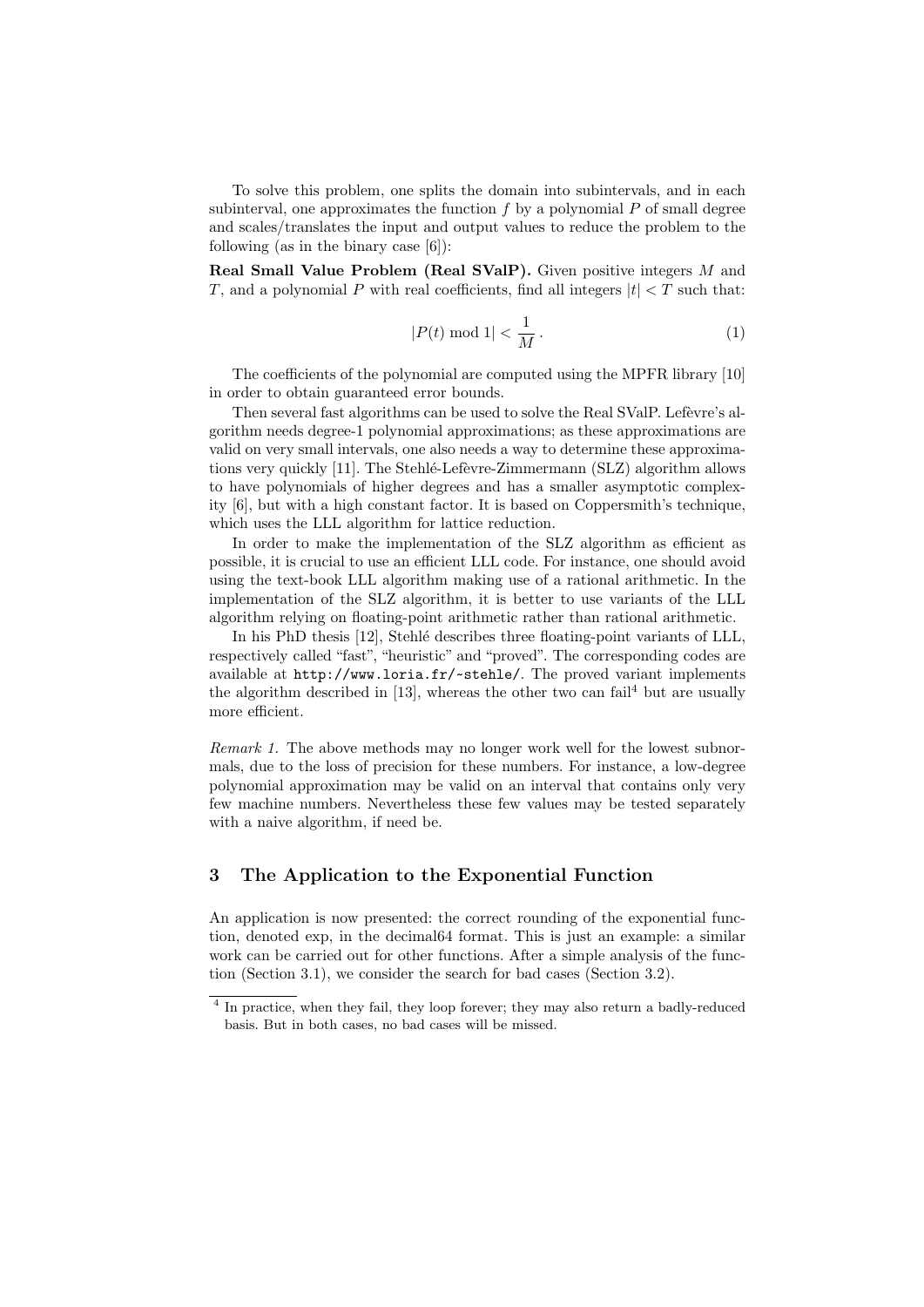#### 3.1 Correctly Rounding the Exponential Function

Let us first recall the parameters of the decimal 64 format, with a few more details. A non-special floating-point number  $x$  has the form:

$$
x = (-1)^s 10^E d_0.d_1 d_2 \dots d_{15}
$$

where  $s \in \{0, 1\}$  and  $-383 \le E \le 384$ . So, the largest finite machine number is  $10^{385} - 10^{369}$ , the smallest positive normal machine number is  $10^{-383}$  and the smallest positive machine number is  $10^{-398}$ .

Now let us briefly analyze the exponential function, assuming that the argument is a finite number, to eliminate the special cases. The exponential function is mathematically defined on the whole domain of real numbers, so that the value will never be a NaN. It is increasing, with  $e^x \to +\infty$  when  $x \to +\infty$ , and  $e^x \to 0$ when  $x \to -\infty$ . And the mathematical properties of the exponential function are such that there will be an overflow when  $x$  is larger than some value and an underflow when x is smaller than some value. Moreover,  $e^0 = 1$ , meaning that for values of x close to 0, the rounding of  $exp(x)$  is determined only by the rounding mode and the sign of  $x$ .

So, there are four couples of consecutive machine numbers  $(a^-, a^+), (b^-, b^+),$  $(c^-, c^+)$  and  $(d^-, d^+)$  that determine the following five intervals:

$$
\underbrace{-\infty \ldots a}_{+0} \underbrace{a^+ \ldots b}_{\text{search}} \underbrace{b^+ \ldots c}_{1} \underbrace{c^+ \ldots d}_{\text{search}} \underbrace{d^+ \ldots + \infty}_{+\infty}
$$

where in intervals 1, 3 and 5, the rounded values in the rounding-to-nearest mode are respectively  $+0$ , 1 and  $+\infty$  (the rounded values in the directed rounding modes can also be determined, keeping the same interval bounds for the sake of simplicity), and in intervals 2 and 4, a search for bad cases is needed. These interval bounds are determined below.

An argument x generates an overflow when the *rounded* result obtained assuming an unbounded exponent range exceeds the largest finite machine number  $10^{385} - 10^{369}$ . One has:

$$
\log(10^{385} - 10^{369}) = \underbrace{886.4952608027075}_{16 \text{ digits}} 882469...
$$

and

$$
\log(10^{385}) = \underbrace{886.4952608027075}_{16 \text{ digits}}883469\dots,
$$

so that one gets an overflow if and only if  $x \ge d^+$ , with  $d^+ = 886.4952608027076$ (x being a machine number).

Concerning  $a^-$ , one has:

$$
\log(10^{-398}/2) = -\underbrace{917.1220141921901}_{16 \text{ digits}} 2 \dots,
$$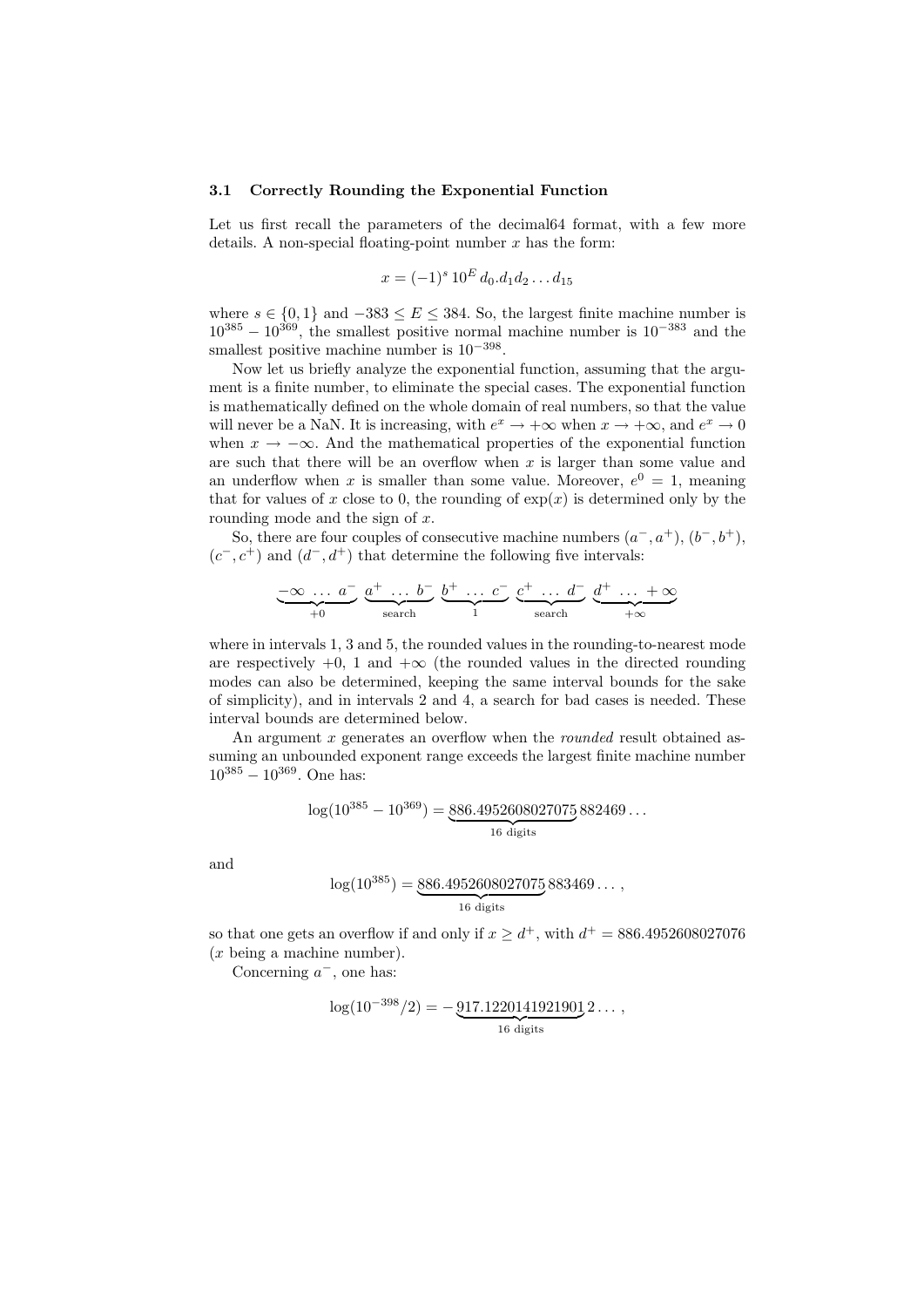so that in any rounding mode,  $\exp x$  is rounded to the same value for any  $x \leq a^{-}$ , with  $a^- = -917.1220141921902$ : It is rounded to  $10^{-398}$  in the rounding to  $+\infty$ mode, and +0 in the other rounding modes.

Concerning  $b^+$  and  $c^-$ , one has:

$$
\log(1 - 10^{-16}/2) = -\underbrace{5.000000000000000}{16 \text{ digits}} 125... \times 10^{-17}
$$

and

$$
\log(1+10^{-15}/2) = 4.999999999999998750\ldots \times 10^{-16},
$$
  
<sub>16 digits</sub>

so that one chooses  $b^+ = -5 \times 10^{-17}$  and  $c^- = 4.9999999999998 \times 10^{-16}$ . Finally, in the other domains, that is for  $x$  in

$$
[a^+, b^-] = [-917.1220141921901, -5.000000000000001 \times 10^{-17}]
$$

and in

$$
[c^+, d^-] = [4.99999999999999 \times 10^{-16}, 886.4952608027075],
$$

a search for bad cases needs to be done to be able to round  $\exp x$  correctly in any rounding mode.

Remark 2. When x is close enough to 0, one could use the approximation  $e^x \simeq$  $1 + x + x^2/2$  to find bad cases with much less computing time in this domain. But globally, one would gain very little since this is an easy domain (as the error on a polynomial approximation is very small compared to higher values of  $x$ , and the algorithms work much better).

#### 3.2 Searching for Bad and Worst Cases of the Exponential Function

To search for bad cases, one first splits the tested domain into intervals in which both the argument x and the result  $\exp(x)$  have a constant (possibly different) exponent. This has been done with a small Maple program.

As said in [11] and [5], one could test the inverse function, i.e., the logarithm, instead of the exponential when x is small enough (say,  $|x| < 1$ ). The reason is that there are fewer machine numbers to test in this domain for the inverse function. However this domain requires very little computation time compared to those with high values of  $x$ .

The search for bad cases is performed with  $BaCSeL^5$ , which is running on a few machines. The chosen parameters are: a working precision of 200 bits,  $m = 14.6$  (the quality of the bad cases, i.e.,  $-\log_{10}(2\varepsilon)$ ),  $t = 5.5$  (a parameter that fixes the size of the sub-intervals),  $d = 3$  (the degree of the polynomials) and  $\alpha = 2$  (a parameter for Coppersmith's technique). For values of x close enough to 0, the fast LLL variant fails, so that the proved variant is used in this domain.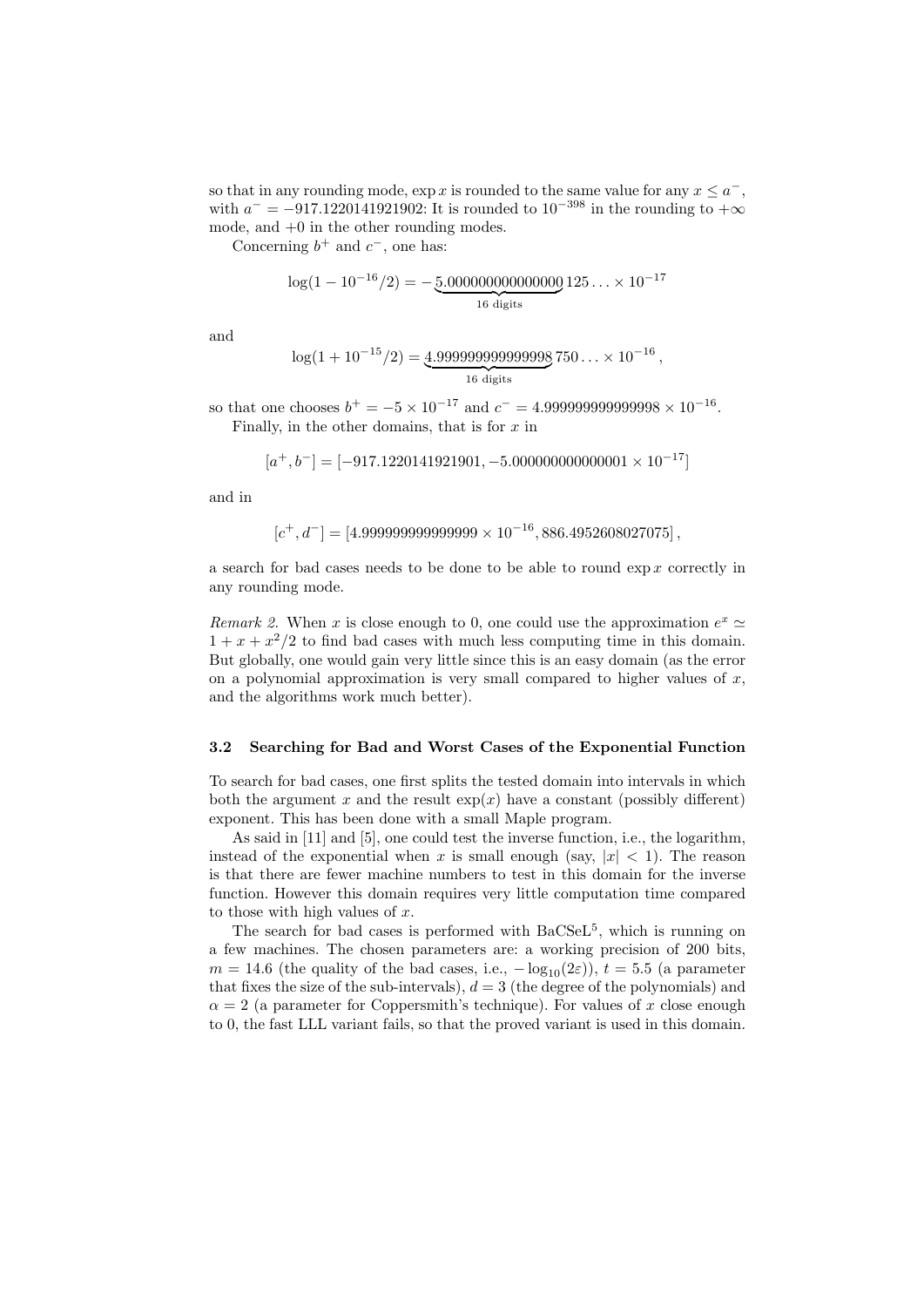Table 2. Some bad cases of the exponential function in the decimal64 format. The notation  $d^k$  means that the digit d is repeated k times.

| $\boldsymbol{x}$                   | $\exp x$                                      |
|------------------------------------|-----------------------------------------------|
| $6.581539478341669 \times 10^{-9}$ | $1.00000000658153950^{15}177$                 |
| $2.662858264545929 \times 10^{-8}$ | $1.00000002662858300^{15}318$                 |
| $3.639588333766983 \times 10^{-8}$ | $1.00000003639588400^{15}240$                 |
| $6.036998017773271\times10^{-8}$   | $1.00000006036998200^{15}379$                 |
| $6.638670361402304 \times 10^{-7}$ | $1.00000066386725649^{15}569$                 |
| $9.366572213364879 \times 10^{-7}$ | $1.00000093665765999^{15}883$                 |
| $7.970613003079781\times 10^{-6}$  | $1.00000797064476850^{15}362$                 |
| $3.089765552852523\times 10^{-5}$  | $1.00003089813286600^{15}241$                 |
| $1.302531956641873 \times 10^{-4}$ | $1.00013026167898000^{16}798$                 |
| $2.241856702421245 \times 10^{-4}$ | $1.00022421080172750^{15}118$                 |
| $7.230293679121590 \times 10^{-4}$ | $1.00072329081665349^{16}127$                 |
| $5.259640428979129 \times 10^{-3}$ | $1.00527349661990949^{15}739$                 |
| $9.407822313572878 \times 10^{-2}$ | $1.09864568206633850^{16}278$                 |
| $1.267914924960933 \times 10^{-1}$ | $1.13518029949284300^{16}706$                 |
| $5.091077534282133 \times 10^{-1}$ | $1.66380600726150950^{15}492$                 |
| 3.359104074009002                  | $28.7634094457268750^{16}904$                 |
| 294.9551257293143                  | $1.25136358665978950^{15}108 \times 10^{128}$ |

Table 2 presents some bad cases that have been found so far in the domain [10<sup>−</sup><sup>9</sup> , 6.907755278982137] (completely checked) and some subintervals of [6.907755278982138, 421.1499284665963].

For  $c^+ \leq x < 10^{-8}$ , many bad cases have some patterns in their mantissa. For instance, one has the following bad cases with  $\varepsilon = 3 \times 10^{-15}$  (look at the 8th, 9th and 10th digits):

> $3.897940992403028 \times 10^{-9}$ ,  $4.230932991049603\times 10^{-9}$ ,  $4.291382990792016 \times 10^{-9}$ ,  $4.581289989505891 \times 10^{-9}$ .

This comes from the fact that  $\exp(x)$  can be approximated by  $1 + x + x^2/2 + x^3/6$ in this domain, and even by  $1 + x + x^2/2$  for smaller values of x. Table 3 gives some other bad cases for  $x < 10^{-9}$ .

# 4 Conclusion

Like in binary arithmetic, correct rounding can be guaranteed in decimal arithmetic at a reasonable cost if the upper bound on the necessary precision for

Available on http://www.loria.fr/~stehle/.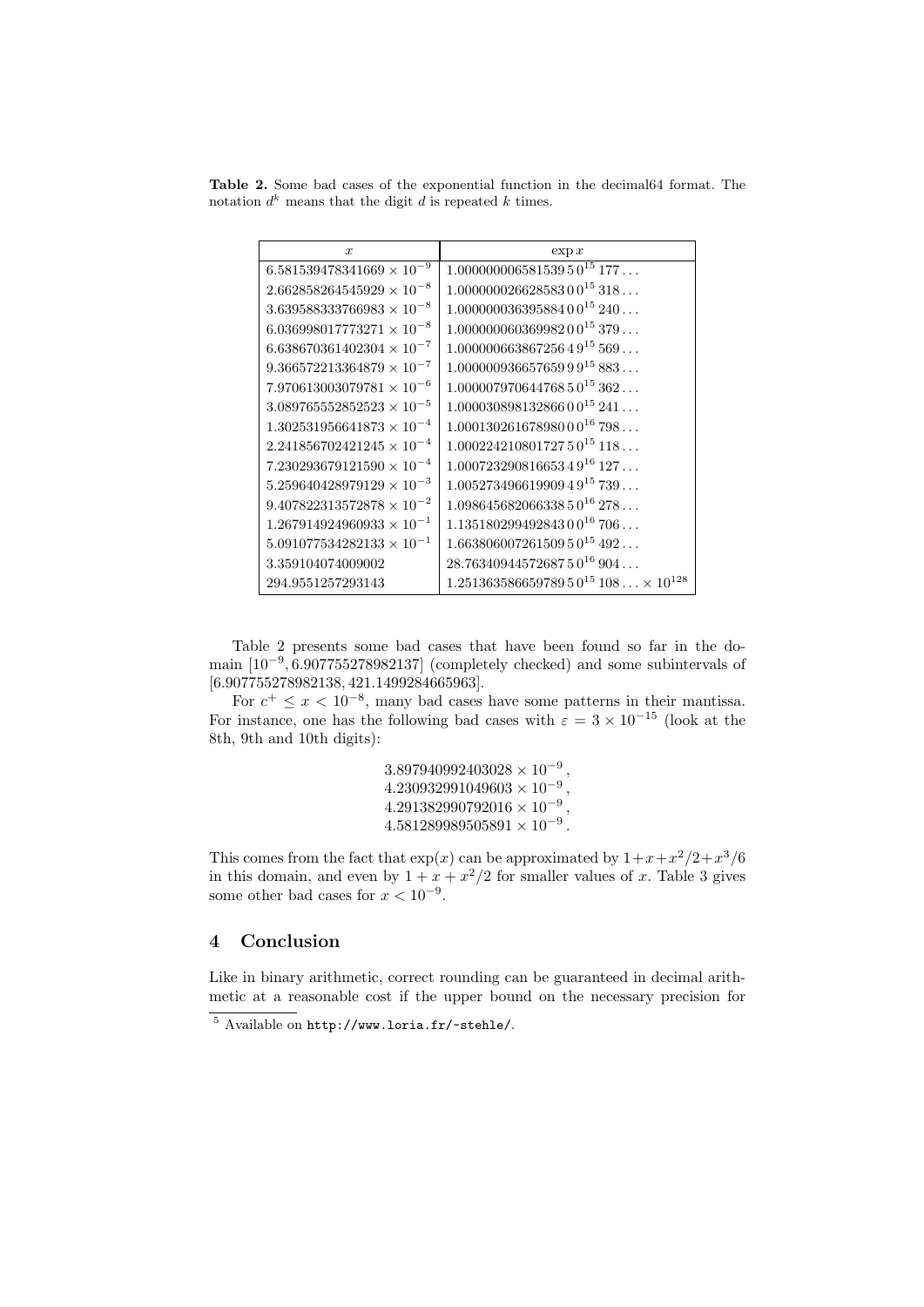Table 3. Some bad cases of the exponential function in the decimal64 format, for  $c^{+} = 4.9999999999999999 \cdot 10^{-16}$  ≤  $x < 10^{-9}$ . At most two bad cases are given per exponent.

| $\boldsymbol{x}$                    | $\exp x$                      |
|-------------------------------------|-------------------------------|
| $5.999879998200072 \times 10^{-10}$ | $1.00000000059998800^{16}431$ |
| $6.000119998199928 \times 10^{-10}$ | $1.00000000000001199^{16}567$ |
| $1.019999999994798 \times 10^{-11}$ | $1.00000000001019999^{17}646$ |
| $1.039999999994592 \times 10^{-11}$ | $1.00000000001039999^{17}625$ |
| $1.099999999999395 \times 10^{-12}$ | $1.00000000000109999^{20}556$ |
| $1.199999999999280 \times 10^{-12}$ | $1.00000000000119999^{20}423$ |
| $1.19999999999928 \times 10^{-13}$  | $1.00000000000011999^{23}423$ |
| $1.399999999999902 \times 10^{-13}$ | $1.00000000000013999^{23}085$ |
| $1.99999999999980 \times 10^{-14}$  | $1.00000000000001999^{25}733$ |
| $2.99999999999955 \times 10^{-14}$  | $1.00000000000002999^{25}099$ |
| $1.999999999999998 \times 10^{-15}$ | $1.00000000000000199^{28}733$ |
| $3.99999999999992 \times 10^{-15}$  | $1.00000000000000399^{27}786$ |
| $9.99999999999995 \times 10^{-16}$  | $1.00000000000000099^{29}666$ |

the intermediate computations is determined. This requires exhaustive tests on the whole input domain. While some subdomains can easily be handled, a large number of input values need to be tested.

For the 754r decimal32 format, the tests can be carried out with naive algorithms. However, for the 754r decimal64 format, specific algorithms needed to be designed and implemented. Partial results for the exponential function have been given in this paper. The current worst case — if we disregard very small values — is

$$
\exp(9.407822313572878 \cdot 10^{-2}) = \underbrace{1.098645682066338}_{16 \text{ digits}}\underbrace{50000000000000000}{17 \text{ digits}}
$$

which means that a faithful approximation to 34 digits, which corresponds to the decimal128 format, would be enough to guarantee correct rounding for the exponential in the decimal64 format. At the time being, tests are still running and results for positive arguments should be complete in a few weeks or months. Once this is over, the test of the negative arguments will be started. Then, other elementary functions could be tested as well, with the same algorithms. As a consequence, standards could recommend (or even require) correct rounding for these functions in these formats.

At the same time, the implementation is still being improved, to speed up the tests. But for the same reasons as in radix 2, some functions are still out of reach in some domains, like the trigonometric functions for large arguments. In such a case, a standard could recommend correct rounding for such functions only in a limited domain.